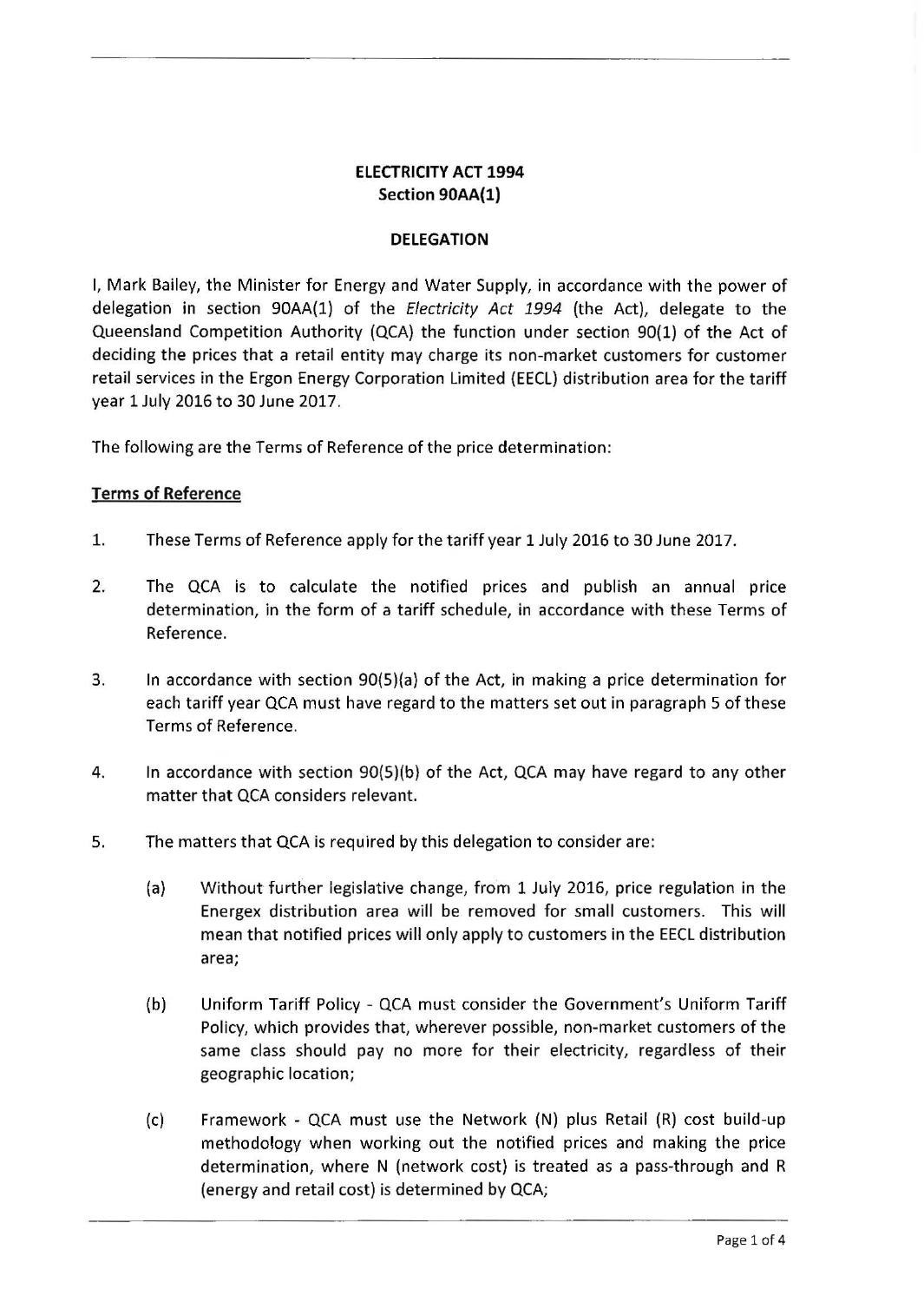- (d) When determining the N components for each regulated retail tariff, QCA must consider the following:
	- (i) For residential and small business customer tariffs (with the exception of Tariffs 12A, 14, 22A and 24) - basing the network cost component on the network charges to be levied by Energex and the relevant Energex tariff structures;
	- (ii) For Tariff 12A (residential time-of-use), Tariff 14 (residential seasonal time-of-use), Tariff 22A (small business time-of-use tariff) and Tariff 24 (business seasonal time-of-use demand) - basing the network cost component on the price level of network charges to be levied by Energex, but utilising the relevant EECL tariff structures, in order to strengthen or enhance the underlying network price signals and encourage customers to switch to time-of-use and demand tariffs and reduce their energy consumption during peak times; and
	- (iii) For large business customers in who consume 100MWh or more per annum - basing the network cost component on the network charges to be levied by EECL.
- (e) Transitional Arrangements- QCA must consider:
	- (i) maintaining transitional arrangements for tariffs classed as transitional or obsolete (i.e. farming, irrigation, declining block, nondomestic heating and large business customer tariffs), and
	- (ii) continuing to allow all EECL customers access to tariffs designated as transitional in 2013-14.

### Interim Consultation Paper

- 6. QCA must publish an interim consultation paper identifying key issues to be considered when calculating the N and R components of each regulated retail electricity tariff and transitioning relevant retail tariffs.
- 7. QCA must publish a written notice inviting submissions about the interim consultation paper. The notice must state a period during which anyone can make written submissions to QCA about issues relevant to the price determination.
- 8. QCA must consider any submissions received within the consultation period and make them available to the public, subject to normal confidentiality considerations.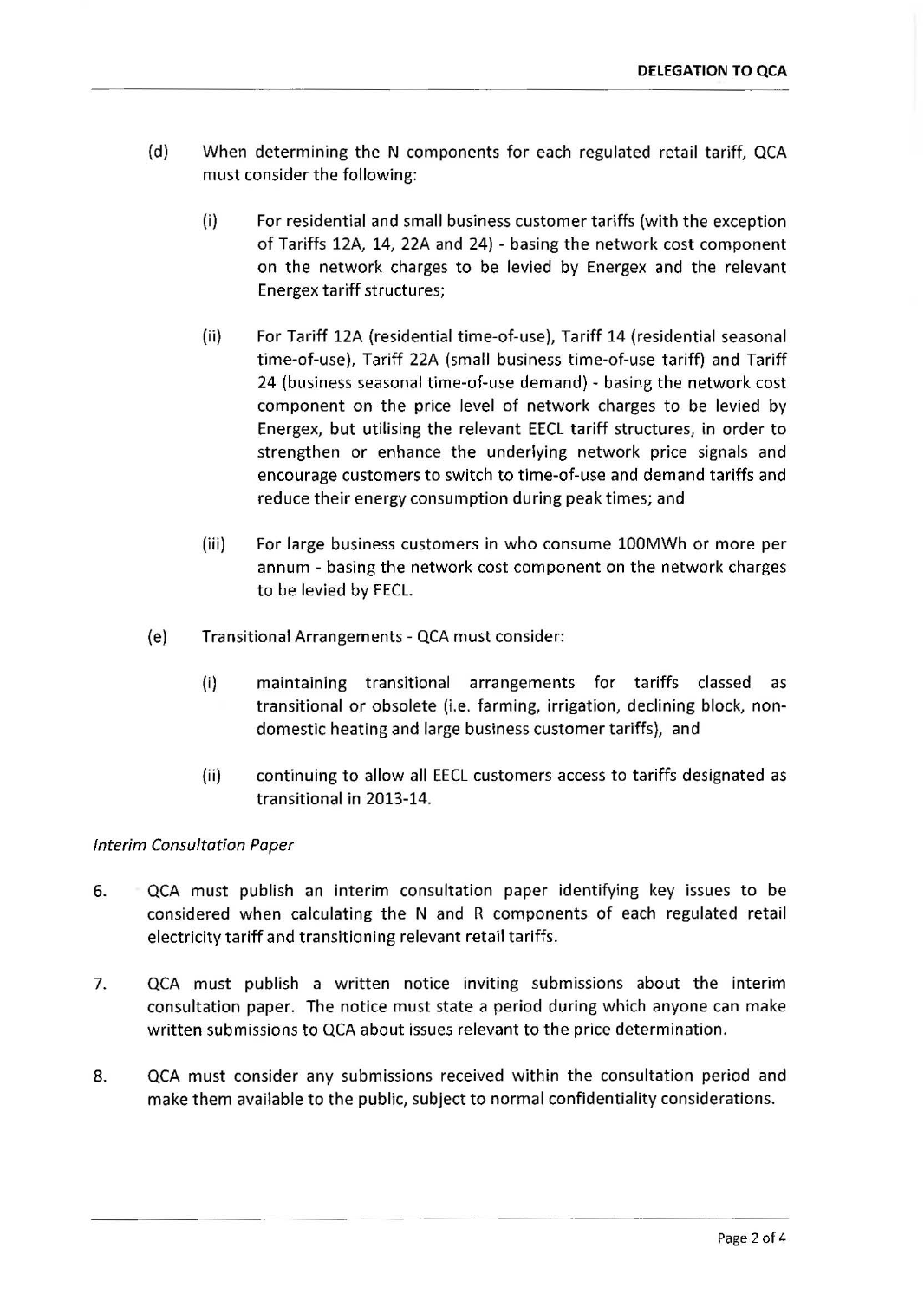## *Consultation Timetable*

9. QCA must publish an annual consultation timetable within two weeks after submissions on the interim consultation paper are due, which can be revised at the discretion of QCA, detailing any proposed additional public papers and workshops that QCA considers would assist the consultation process.

### *Workshops and additional consultation*

10. As part of the interim consultation paper and in consideration of submissions in response to the interim consultation paper the QCA must consider the merits of additional public consultation (workshops and papers) on identified key issues.

### *Draft Price Determination*

- 11. QCA must investigate and publish its draft price determination on regulated retail electricity tariffs, with each tariff to be presented as a bundled price.
- 12. QCA must publish a written notice inviting submissions about the draft price determination. The notice must state a period during which anyone can make written submissions to QCA about issues relevant to the draft price determination.
- 13. QCA must consider any submissions received within the consultation period and make them available to the public, subject to normal confidentiality considerations.

### *Final Price Determination*

14. QCA must investigate and publish its final price determination on regulated retail electricity tariffs, with each tariff to be presented as a bundled price, and gazette the bundled retail tariffs.

### *Timing*

- 15. QCA must make its reports available to the public and, at a minimum, publicly release the papers and price determinations listed in paragraphs 6 to 14.
- 16. QCA must publish the interim consultation paper for the 2016-17 tariff year no later than one month after the date of this Delegation.
- 17. QCA must publish the draft price determination on regulated retail electricity tariffs no later than 25 March 2016.
- 18. QCA must publish the final price determination on regulated retail electricity tariffs for the 2016-17 tariff year, and have the bundled retail tariffs gazetted, no later than 31 May 2016.